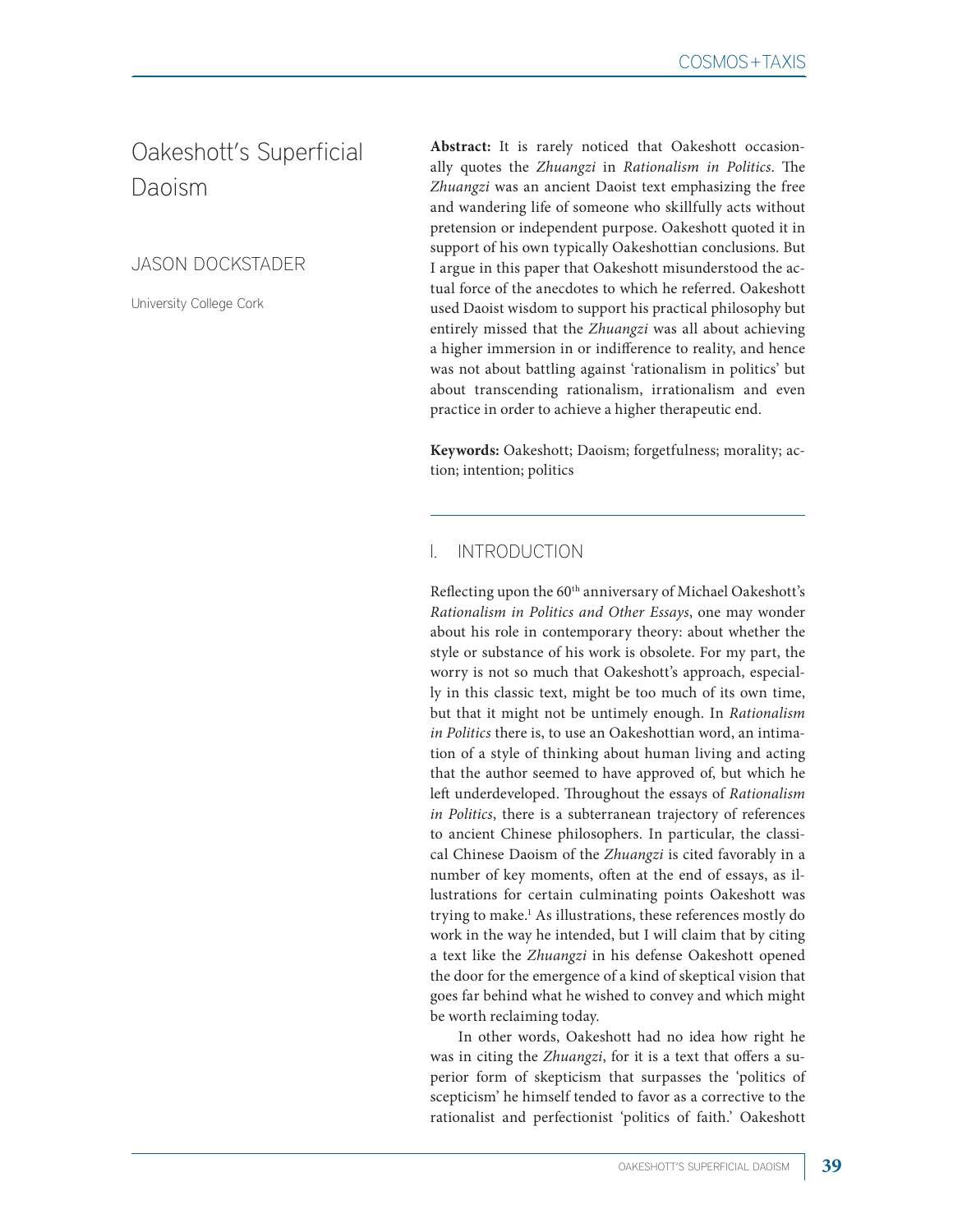could have used Daoist insights to achieve a more thoroughgoing and, in Western terms, a Pyrrhonian kind of skepticism. That Oakeshott was no Pyrrhonian seems to have been established (Laursen 2005). In fact, Oakeshott's so-called skepticism appears to amount to little more than a confession of uncertainty or doubt concerning more dogmatic and assertive approaches: the usual Cartesian or Socratic genuflection. One thing I will do here is, with the aid of the *Zhuangzi*, note more precisely where Oakeshott's skepticism stops and where something more thoroughgoing could be developed.

Oakeshott refers to the *Zhuangzi* five times in the first edition of *Rationalism in Politics and Other Essays*, and on one more occasion at the end of his introduction to Hobbes's *Leviathan*, which was added to the second edition of the book. I shall divide Oakeshott's references to the *Zhuangzi* as follows. The first set of references has to do with the negative effects of rationalist moralizing, the second set with the necessity of forgetting purposiveness for the sake of skillful action, and the third with the necessity of forgetting everything for the sake of achieving joy and equanimity. Mostly as a matter of convenience, I will organize these three sets of references around the theme of forgetfulness, so that the first could be labeled 'moral forgetfulness,' the second 'local forgetfulness,' and the third 'global forgetfulness.' This organization also works in a narrative sense insofar as at each higher pitch of forgetfulness we reach a higher stage of skeptical equanimity or, what is the same thing, Daoist wisdom.

I will address each theme by emphasizing that Oakeshott only partially succeeded in getting the Daoist texts to serve as illustrations for his own points. My motivation for this exercise is not to blame Oakeshott for misreading the *Zhuangzi*. I doubt he could have done much more than he did with the text given his context and interests. Rather, it is to note that if we take Oakeshott seriously in his suggestion that these references illustrate his arguments, we can make a further claim that if fully understood in a Daoist sense, Oakeshott's arguments may contribute to offering us today a superior therapeutic relationship to the world, a relationship where we see the consequences of making explicit what Oakeshott left implicit, and of completely realizing what Oakeshott only intimated. Whether Oakeshott would have approved of this exercise is harder to see, but it is likely that, notwithstanding his references to the *Zhuangzi*, he would find most aspects of Daoism too extreme for his tastes. Thus, what follows may also enable us to obtain a unique perspective of the limits of Oakeshott's thought.

#### 2. MORAL FORGETFULNESS

In the essay, 'Rationalism in Politics,' Oakeshott concludes with a lament that the plague of rationalism might have struck a deathblow to the "whole field of morality and moral education" (1991, p. 40). Rationalism, in the sphere of morality, is the clumsy attempt to reduce complex moral practices to a system of ideals to be discovered through rational reflection and then later applied in practice. For Oakeshott, genuine morality is rooted in religious or social traditions. It is not something that can be artificially imposed through novel shortcuts or 'cribs,' as he would call them. Morality is as ubiquitous as social life itself, rooted in long-since developed religious and ritual practices. It is supposedly something more like an element or medium, something in or through which human social life is possible. It is something with a deep past and which coasts with the force of historical inertia. A moral practice is never something that can be invented from scratch. Oakeshott's slogan of 'nothing in advance' is as applicable to morality as it is to seemingly every other topic he discusses. His concern in attacking rationalism, including moral rationalism, is always to emphasize that there is no graceful way to interrupt tradition, no technique that could be as effective as the evolved practice itself, no technical knowledge that could occasion as aesthetically pleasant and authentic a performance than the unroutinizable know-how displayed by an experienced virtuoso.

The rationalist's reduction of morality to the systematization of ideals or principles—essentially, the reduction of practical morality to normative ethics—is bad, for Oakeshott. And since doing normative ethics is basically the same as doing metaethics, doing metaethics is bad too. This could be called Oakeshott's metametaethical claim: doing metaethics, which is all normative ethics amounts to, is bad because it is an attempt to remove oneself from (and thus aim to manipulate) traditional, intuitive, practical morality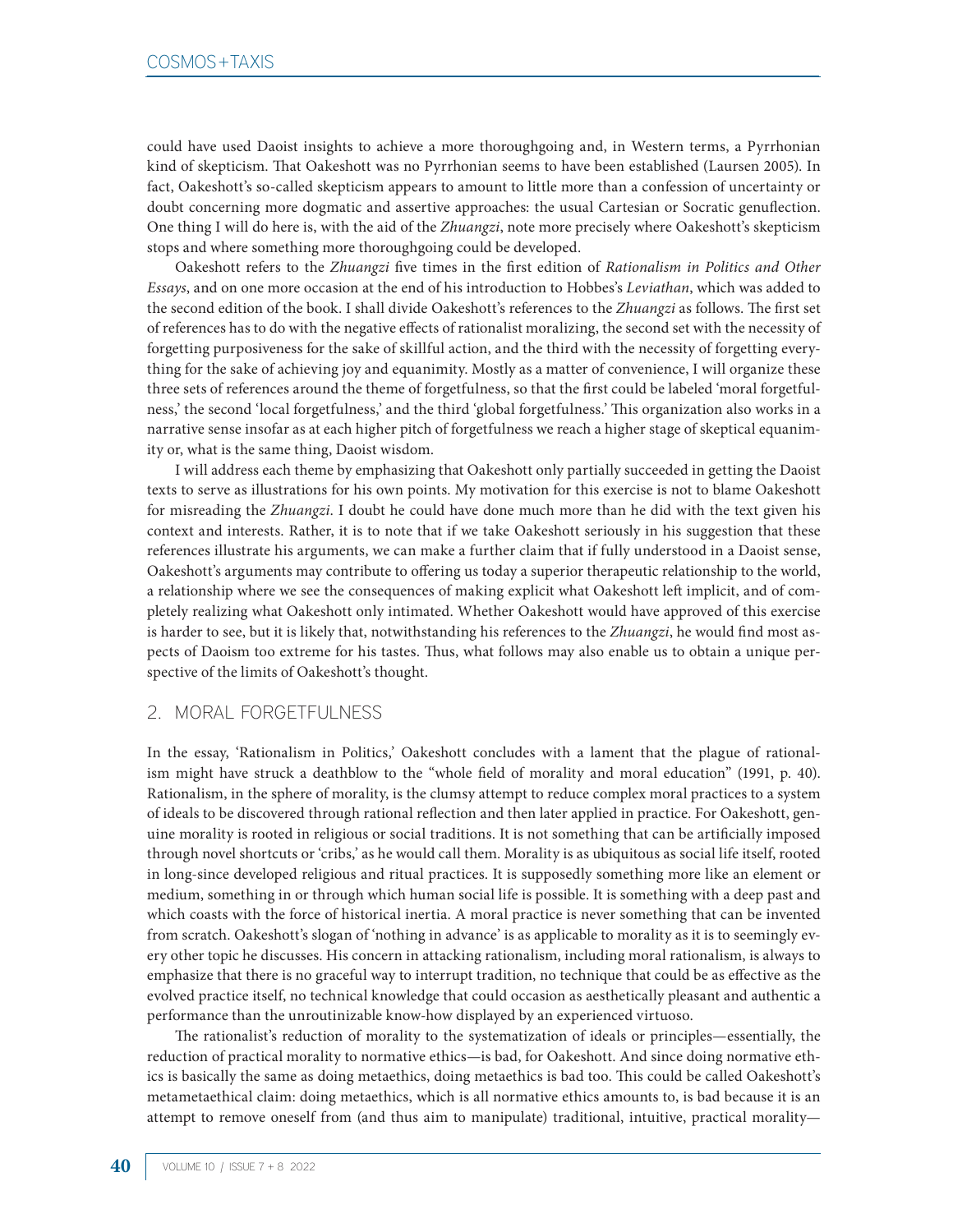which, as a collection of un-self-consciously and non-purposively traditionally performed practices, is itself good. In contemporary terms, this would place Oakeshott in the metametaethical camp of moral intuitionist, quietist, non-naturalist, and robust realism. This is a view that often includes the claim that normative ethics and metaethics are themselves unethical insofar as they interrupt first-order moral experiences (Dworkin 1996; Parfit 2011; Scanlon 2014).

In other words, normative ethics and metaethics are bad for not being genuine morality itself. It is in the context of Oakeshott's metametaethical claim that he first cites the *Zhuangzi*. We can discuss Oakeshott's use of the *Zhuangzi* in terms of his metametaethical claim. To illustrate his supposition that "moral ideals are a sediment; they have significance only so long as they are suspended in a religious or social tradition, so long as they belong to a religious or a social life" (1991, p. 41), Oakeshott cites one of the ironic tales from 'The Spinning of the Heavens' outer chapter where the *Zhuangzi* has Confucius seeking insight from Lao Dan ('Old Lao,' or Laozi, the legendary author of the first Daoist classic, the *Daodejing*) about the Course or Way (the Dao). The quotation reads,

Confucius came to see Lao Dan and spoke to him of humankindness and responsible conduct. Lao Dan said, "If you are winnowing grain and the dust gets in your eyes, heaven and earth and the four directions may seem to change positions. If your skin is menaced by mosquitos and flies, it can keep you awake all night. This humankindness and this responsible conduct that you speak of in such baleful tones—they really upset our hearts and minds (Ziporyn 2020, p. 123).

In the essay, 'The Tower of Babel,' Oakeshott offers another footnote including a similar claim aligning Confucianism with contrived moral rationalism and Daoism with habitual moral intuitionism. Again Oakeshott complains that since traditional morality is inextricably linked to a society's common way of life, moral theorizing and idealizing is mostly a pathological degradation of that society's basic moral structure. Of course, moral practice without any moral reflection would be 'defective,' but it is more detrimental to moral life to have moral practice become subject to moral ideals than not, for "in a world dizzy with moral ideals we know less about how to behave in public and in private than ever before" (1991, p. 481). Oakeshott places this point in the classical Chinese context by writing,

For example, Jên (consideration for others) [Ren, the 'humankindness' mentioned above] in Confucian morality was an abstraction from the filial piety and respect for elders which constituted the ancient Chinese habit of moral behavior. The activity of the Sages, who (according to Chuang Tzu) [Zhuangzi] *invented* goodness, duty and the rules and ideals of moral conduct, was one in which a concrete morality of habitual behavior was sifted and refined; but, like too critical anthologists, they threw out the imperfect approximations of their material and what remained was not the reflection of a literature but merely a collection of masterpieces (1991, p. 480).

So, according to Oakeshott, the moral intuitionism of the Daoism of the *Zhuangzi* appears to be the corrective to the moral rationalism of Confucianism. Daoism does not indulge in moral abstraction. It sticks to moral practice, while Confucianism invents moral ideals and principles, degrading true morality in the process. Oakeshott is only half-right about this, however. It is the case that Daoism distinguishes itself from Confucianism by attacking it for its moral rationalism and moral realism. It also attacks Mohism for similar reasons. The problem with Oakeshott's claim is that Daoism is not, in metaethical terms, an example of moral intuitionism and so is not, in terms of Oakeshott's metametaethical claim, criticizing Confucianism for contaminating traditional morality with highfalutin moral theorizing. The common refrain found throughout Daoism is that *any* moralizing at any level of concreteness or abstraction is a loss. Even the most intuitive moral habit, if it is *moral* at all, is already a sign of a diminution of power and oneness with the amorality of nature and the Dao. A thought echoed throughout the *Zhuangzi* is made in the *Laozi*: "Heaven and earth [tian, or nature] is not humane [ren]" (Moeller 2007, p. 15). In other words, the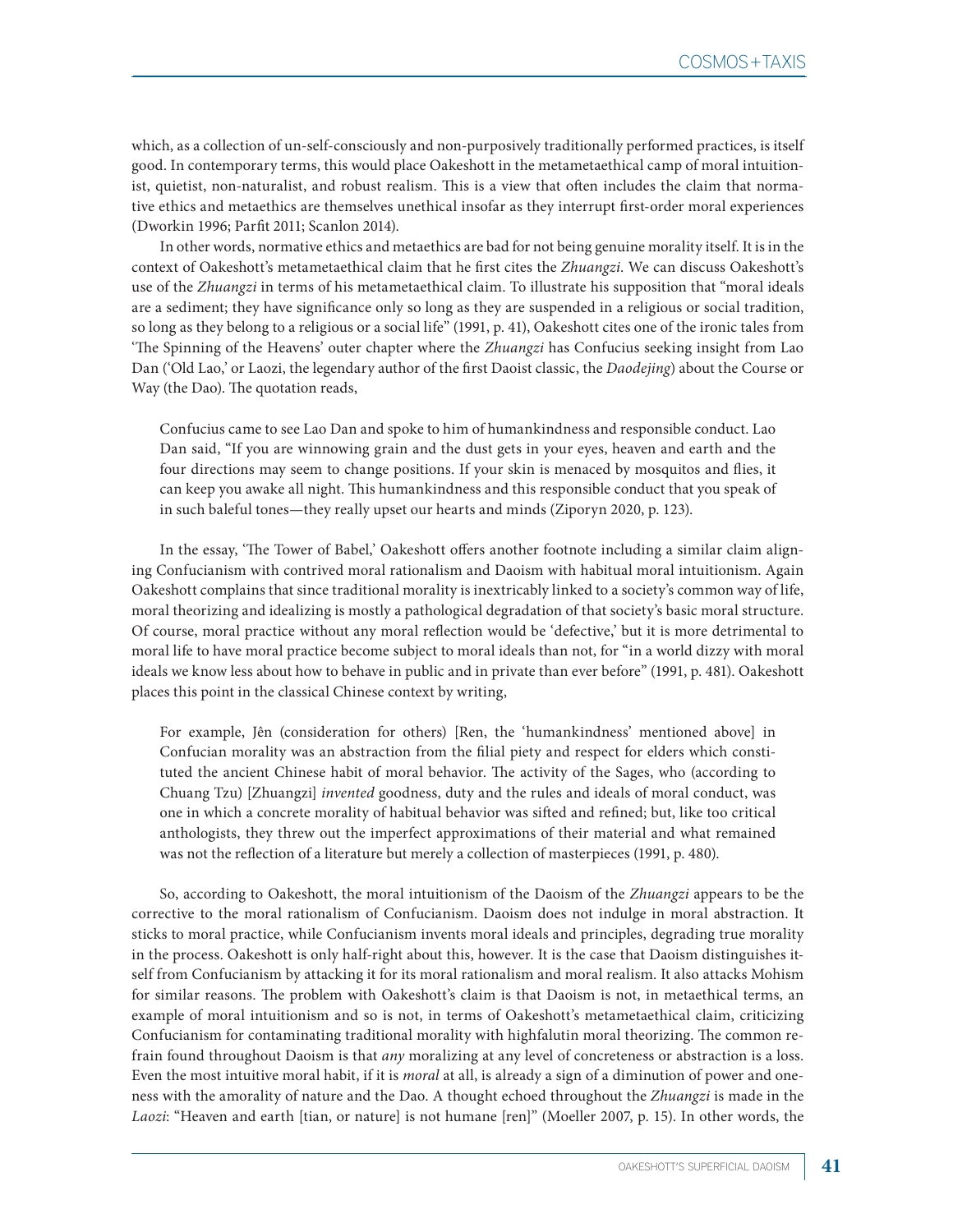world does not instantiate humankindness at all. It is a property which does not exist. No moral property exists. Not only is morality systematically false for Daoism, rendering its metaethical reflections closer to the moral anti-realism of contemporary moral error theory, Daoism does not regard Confucianism as morally bad in the way Oakeshott seems to. The *Zhuangzi*, therefore, is not able to fully serve as support for Oakeshott's metametaethical claim. This is an epistemic issue here, but there is a deeper therapeutic matter at play as well.

For Daoism, morality itself is the disease, not reflecting, idealizing, and theorizing about it. Trying to perfect morality through systematization and routinization is something an already sick person or society does. It just makes the illness worse. Normative ethics and metaethics are indeed a degradation, but so is any intuitive, habitual, or traditional morality. The source of the sickness is thinking normative judgments actually succeed in corresponding to the world, holding any moral beliefs whatsoever, or participating in any moral practices no matter how much they are feigned to be habitual or intuitive. Supposed moral knowledge is already a typical piece of all-too-human arrogance and mendacity. A moral practice is already a sign of humanity's cutting itself off from the Dao, from nature's amoral omnipotence. These claims are littered throughout the outer chapters of the *Zhuangzi* Oakeshott cites most often. The Daoist, then, would be neither a Confucian moral rationalist nor an Oakeshottian moral intuitionist and traditionalist. This is because there is no non-pathological way one can be moral. The problem with the 'baleful tones' of talk of humankindness and responsible conduct is not that it really upsets our moral intuitions, habits, or traditions, as Oakeshott seems to think, but that it upsets 'our hearts and minds,' our inner peace, our equanimity. Morality itself, whether fast or slow, is the disease, the disturbance. This is the first, basically Pyrrhonian, point that pushes Daoism past an approach Oakeshott is willing to countenance. While he seems to avoid being a moral rationalist or absolutist, he also does not want to be a moral skeptic. The Daoist, on the other hand, quietly recommends we forget about morality altogether.

## 3. LOCAL FORGETFULNESS

In another set of references to the *Zhuangzi*, Oakeshott makes a claim about know-how. The issue is the relationship between technique and what Oakeshott calls 'practical knowledge.' In 'Rationalism in Politics,' Oakeshott emphasizes it is through some combination of technique and practical knowledge that skill or artistry of any sort emerges. This goes for activities ranging from cooking to painting, and it is involved in fields as seemingly opposed as science and religion. Oakeshott is not, however, making the usual distinction between know-that or know-what and know-how. Rather, to know that something is the case already necessitates an intuitive and subtle grasp of the manner in which a certain kind of approach is employed. Internal to technique is already a distinction between technique and practice whereby technique follows from a dexterous practical intuition, a performative ability to know which techniques to employ and in which manner. While distinct, technical and practical knowledge are inseparable and involved in any skillful human activity. One could say that, for Oakeshott, what makes them inseparable is an at least partial dependence of technical knowledge on practical knowledge. Intuitive practice, in other words, seems to enjoy a kind of metaphysical priority in Oakeshott.

Now, it is in delineating this inseparable distinction, yet asymmetrical dependency, between technique and practice that Oakeshott cites the story of the wheelwright from chapter thirteen, Heaven's Course, of the *Zhuangzi*. The reference appears to serve the function of exemplifying Oakeshott's emphasis on the relationship between technical and practical knowledge. This story goes like this: Duke Huan was reading up in his pavilion while a wheelwright was hewing a wheel below when the wheelwright asked what the Duke was reading and the Duke replied he was reading "the words of sages." The wheelwright then told the Duke that since those sages were long dead, he was reading nothing but "the dregs and dust of the ancients." The Duke replied angrily that no mere wheelwright could pass judgment on what his ruler was reading and that if he couldn't explain his comment he would be executed. The wheelwright responded: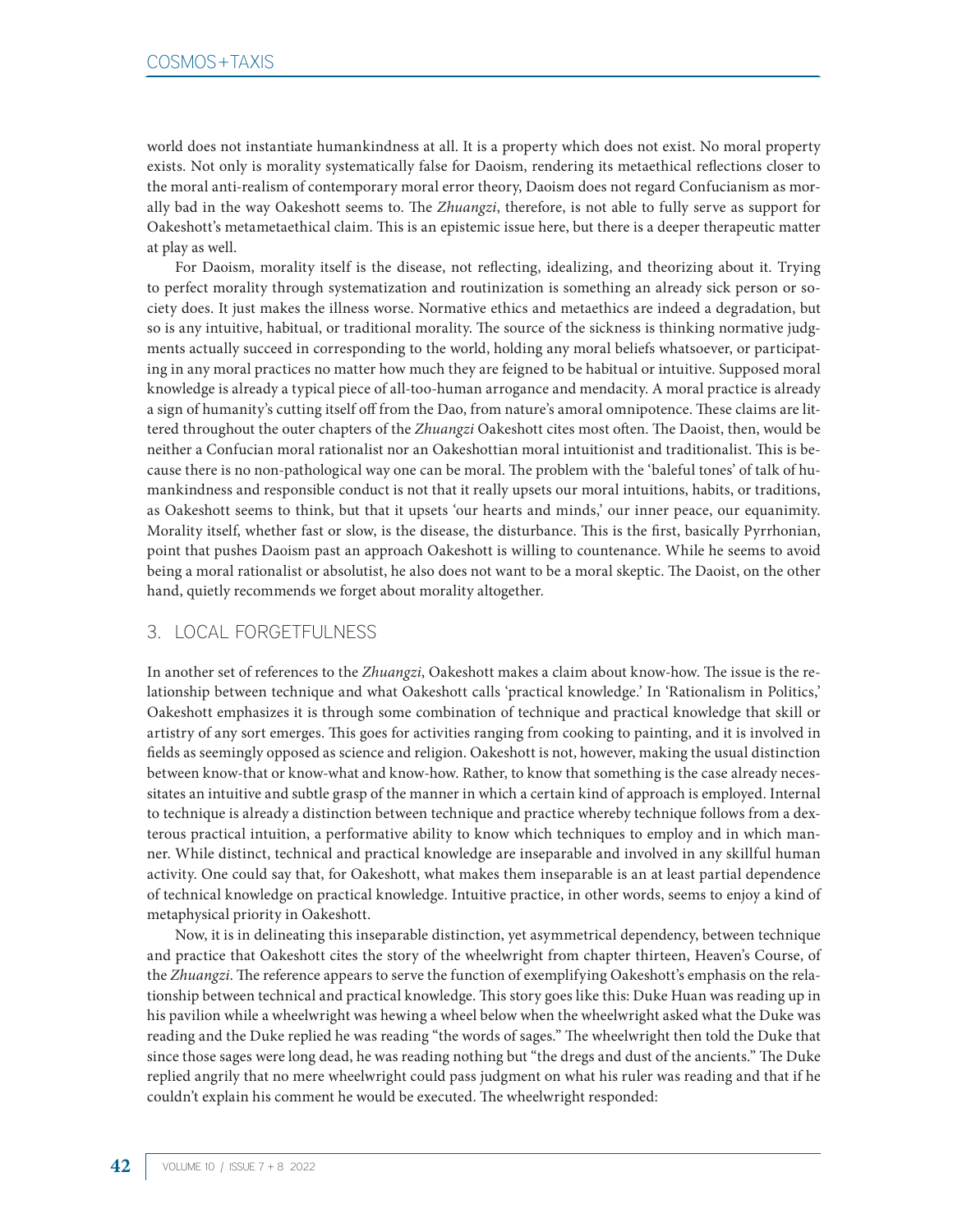I am looking at it from the point of view of my own profession. In hewing a wheel, if I spin slowly and make the hub too loose, it attaches easily to the crossbar but not firmly. If I spin quickly and make it too tight, I have to struggle to attach it, and it still never really gets all the way in. I have to make it not too loose and not too tight, my hand feeling it and my mind constantly responsive to it. I cannot explain this with my mouth, and yet there is a certain knack to the procedure. I cannot even get my own son to grasp it, so even he has no way to learn it from me. Thus I am already seventy years old and still here busily hewing wheels as an old man. The ancients died, and that which they could not transmit died along with them. So I say that what you, my lord, are perusing is just the dregs and dust of the ancients, nothing more! (Ziporyn 2020, p. 116).

The text does not tell us if the reply was enough to spare the wheelwright's life, but it probably was. Presumably, what Oakeshott liked about this passage was its distinction between communicable technical knowledge and incommunicable practical knowledge expressed through the wheelwright's explanation for his judgment concerning the analogy between the 'words of sages' and what he can say about hewing a wheel. Whatever can be written down and rendered a mere collection of instructions cannot possibly convey the skill required to actually display the know-how of proper wisdom or proper wheel-hewing. Of course, one could not be wise or skillfully hew wheels without being able to communicate something about one's abilities, some technical knowledge, but the real 'knowledge' needed for the performance of one's skill resides in a practical know-how that cannot be sufficiently expressed. This seems to also account for why the wheelwright cannot retire and let his son take over the family business: he cannot teach him verbally how to properly feel the skillful hewing of a wheel. This is an accurate reading of the *Zhuangzi*, and so an apt illustration of Oakeshott's claim, as far as it goes. What it misses, however, is the deeper context of the Daoist approach to artisanship found in the *Zhuangzi* and in other Daoist texts that is only implicit in this particular story.

If read next to the many other 'knack stories' found throughout the *Zhuangzi*, one starts to see an important difference between the original text and Oakeshott's claim about it. For Daoists, artistry or skill is not just a matter of noting the secondary and contrived nature of technical knowledge, but of obtaining a deeper recognition that the contrived and harmful nature of all knowledge, including know-how, gets in the way of a proper and effective display of a skill. It is not so much that the wheelwright has a practical knowledge, a know-how, that he cannot communicate and impart to his son, but more that the wheelwright's real incommunicable skill is based on a non-knowledge, a total forgetting, of any conscious or purposive intent in acting in a specific way as he skillfully hews a wheel. Just as Daoist metametaethics involves quietly forgetting morality altogether, Daoist artisanship involves forgetting knowledge entirely for the sake of a skillful performance. Neither technical nor practical knowledge contributes to Daoist artistry. The skillful performer, the Daoist virtuoso, empties himself of all cognitive content. He forgets the distinction between himself, his skill, and his work of art. They are all one natural, spontaneous, unknowable, and ineffable process. All genuine arts or skills are so many ways the Dao constantly creates, transforms, and destroys itself. This, again, is starting to go too far from Oakeshott's original concern with the asymmetrical mutual dependence between know-how and know-that. Daoism is again likely too extreme for Oakeshott. It is probable that while Oakeshott is preoccupied with practice of any sort, Daoism is concerned specifically with perfected practices.

For example, in both the *Leizi* and the *Zhuangzi*, we find tales of masterful swimmers who seem indistinguishable for their element, swimming as just another way the water itself flows. One day, the *Zhuangzi*  tells us, Confucius was viewing the massive Lu waterfall when he saw an old man leap down the torrent. Thinking the old man was committing suicide, Confucius sent some of his disciples to pick up his body, but when they came to him he hopped out of the water onto the bank singing with his hair streaming down his back. Confucius ran to him and said he thought he was a ghost and asked if he had a Dao, a way or course, that allowed him to swim like that. He replied,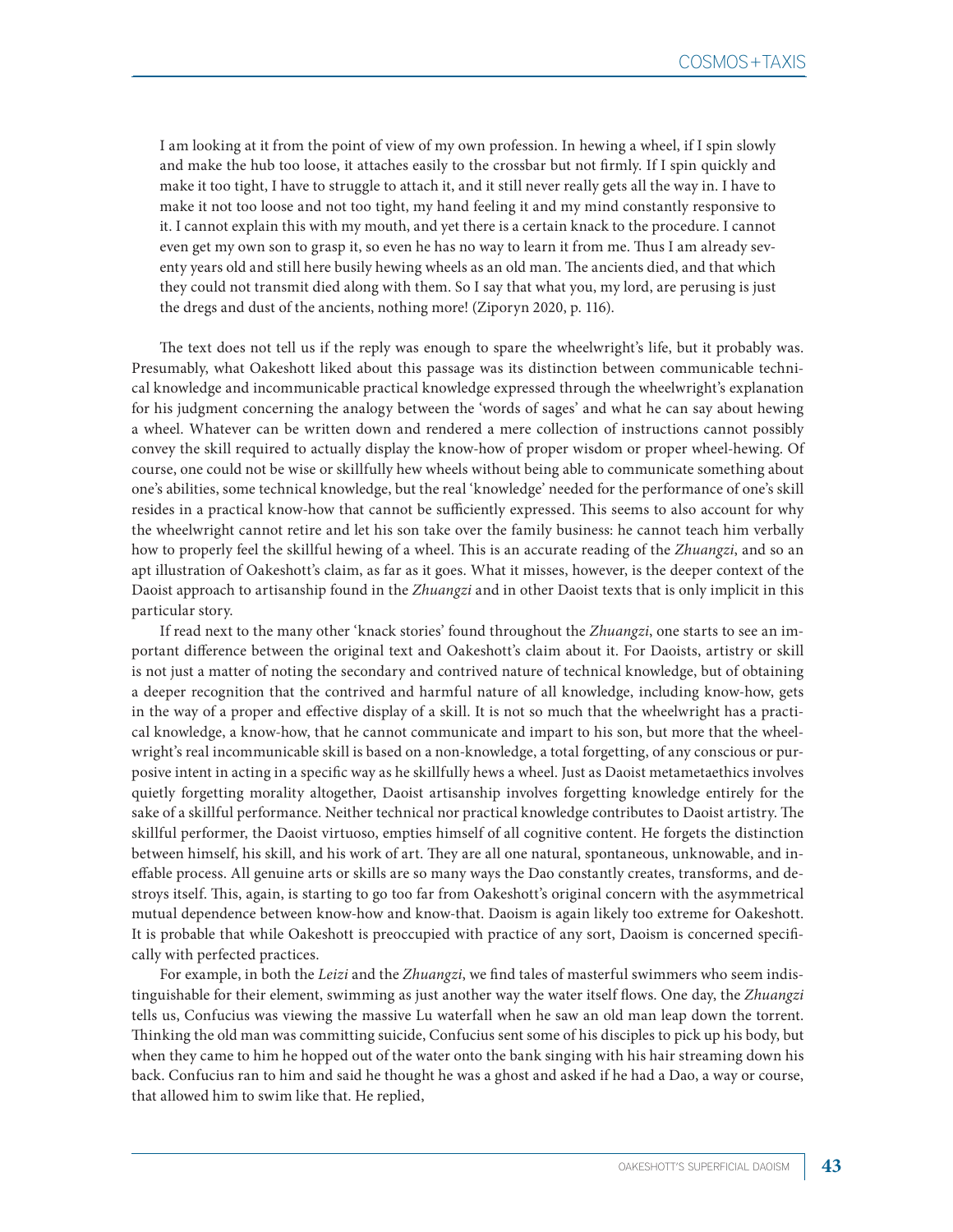No, I have no Course. It all starts out in the given, grows through the inborn nature, and comes to perfection in the fated. I enter into the navels of whirlpools and emerge with the surging eddies. I just follow the Course of the water itself, without making any private one of my own. This is how I tread the waters (Ziporyn 2020, p. 154).

Confucius was shocked, as he usually is in these stories insofar as the *Zhuangzi* uses him in an ironic manner. He asked what he meant by 'starting out in the given, growing through the inborn nature, and coming to perfection in the fated?' The old man replied,

Born among the hills, I first came to feel safely at home there among the hills—that's the given. Gravitating toward the water as I grew up, I then came to feel safely at home in the water—that was my inborn nature. And to be thus and so without knowing how or why I am thus and so—that's the fated (Ziporyn 2020, p. 154).

There are two points to make about this story with respect to Oakeshott. The first is that Daoist virtuosity in skill or artistry ultimately entails one affirming one's fate of not knowing how or why (or even that) one successfully performs such a skill as one engages in its performance. As the Daoist scholar and translator, Hans-Georg Moeller, puts it: "There is no knowledge about the Way when it is performed" (Moeller 2004, p. 112). Not only would it be simply incorrect to call this Daoist approach to artistry 'technical knowledge' or 'know-that,' but calling it 'practical knowledge' or 'know-how' would not be quite right either. It would perhaps be better described as 'neither know-that nor know-how' or maybe 'practical non-knowledge,' something rather distinct from Oakeshott's more dualistic understanding. Moeller emphasizes that the Daoist swimmer "can't even swim! He has unlearned active swimming, so that he can float with the water, [and] he masters the 'technique' of swimming because he moves just as the water moves, by letting the water master him" (Moeller 2004, p. 112). Daoist skill means forgetting all local knowledge that, how, and why one performs that skill.

The second point is that we can now see the probable source of the difference between Oakeshott and the *Zhuangzi* on 'practical skill:' Daoism is a negative perfectionism while Oakeshott is flatly opposed to any perfectionism, or at least that is how it appears in other texts like *The Politics of Faith and the Politics of Skepticism*. Daoist practice is one of increasing performative perfection through subtraction of all that is human or non-natural or lacking spontaneity, and the way to achieve this perfection is to not only forget moral judgments, as we saw in the last section, but to forget any kind of theoretical or practical knowledge as well. The point is to diminish and ultimately eliminate oneself so that one can achieve the perfection of the Dao's natural, constant non-purposive expression of omnipotent creation and destruction. As we read in the *Loazi*:

Who engages in learning increases daily. Who hears of the Dao diminishes daily. To decrease and to decrease even more so that 'doing nothing' is reached. Doing nothing, and nothing is undone (Moeller 2007, p. 115).

What is fascinating about Oakeshott's relationship to this more extreme Daoist approach of forgetting just about everything for the sake of achieving negative perfection when skillful acting is Oakeshott seemed to have been aware of it. There is a moment in 'The Voice of Poetry in the Conversation of Mankind' where he is discussing the slow history of the emancipation of works of art, or poetic images open for contemplative attention more generally, from more utilitarian, political, or religious functions. He notes that such a treatment of poetic images is mostly not found in the ancient Greek or Roman worlds, but that in the ancient East there were signs of a more aesthetically pure appreciation of artistic activity as something done for its own sake. He again cites a story of a virtuoso from the *Zhuangzi*. There is a tale of a carpenter in the *Zhuangzi* "whose description of the activity of being an artist is almost entirely in terms of what he had to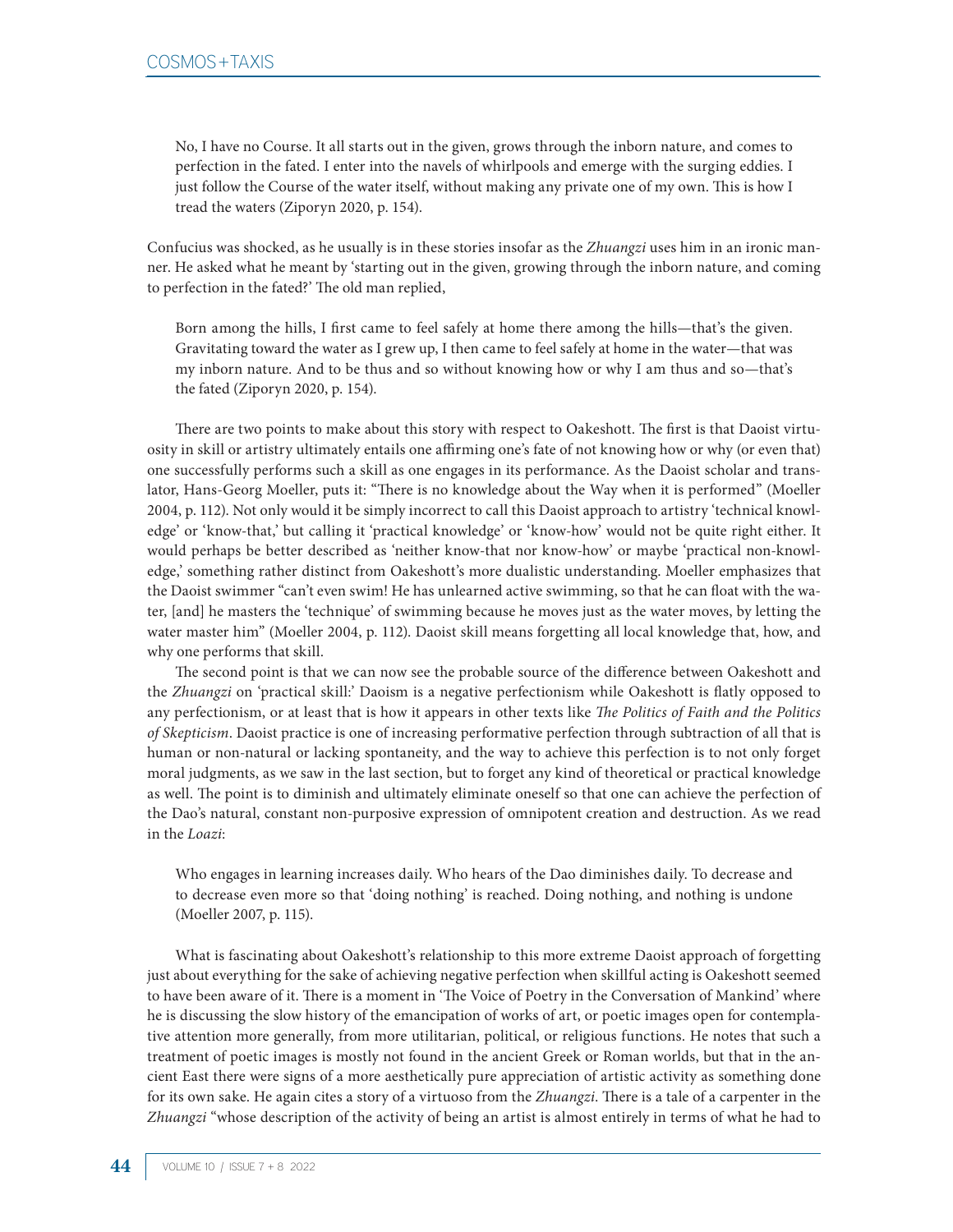forget" (Oakeshott 1991, p. 531). Oakeshott is referring to the chief woodworker for the Marquis of Lu who produced extraordinary bellstands. When the Marquis saw one of his carved bellstands, he asked the carpenter about which technique he used to make objects that look like the work of spirits. Since this story directly follows after the story of the Daoist swimmer, we get a pretty similar response from the carpenter:

I am just an artisan—what technique could I have? However, there is one thing. When I am going to make a bellstand, I dare not let it deplete my vital energy. Rather, I fast to quiet my mind, and after three days, I no longer presume to care about praise or reward, rank or salary. After five days, I no longer presume to care about honor and disgrace, skill and clumsiness. After seven days, I become so still that I forget I have four limbs and a body. When this happens, for me it is as if the ducal court has ceased to exist. My skill becomes so focused that everything external slides away. Then I enter into the mountain forests, viewing the inborn Heavenly nature of the trees. My body arrives at a certain spot, and already I see the completed bellstand there; only then do I apply my hand to it. Otherwise I leave the tree alone. So I am just matching the Heavenly to the Heavenly. This may be the reason the result suggests the work of spirits! (Ziporyn 2020, p. 154).

Instead of Confucius himself, as in the case of the story of the swimmer, here we have the Marquis of Lu expressing bafflement at a Daoist virtuoso performance. Again, such a performance requires forgetting the surrounding moral world of Confucian duties and then forgetting all purposive and intentional approaches to acting and creating. The carpenter not only fasts, but fasts his heart-mind (*xin*), the seat of cognition in ancient China. He empties his mind of all desire and distraction, all deliberating and knowing. He entirely forgets himself. He does not carve bellstands. Bellstands carve themselves through him. He taps into nature's unwrought perforations and lets them guide him. He becomes inseparable from the bellstand the tree naturally makes through him. Nature natures and he is a way that is so. In his case, that way is carving bellstands. There is neither technical nor practical knowledge involved. It just happens of its own accord. Oakeshott knew this, but, for him, "of the East I hesitate to speak" (Oakeshott 1991, p. 531). Today, we need not be so hesitant. In fact, if we want to avoid the pitfalls and ugliness of rationalism, we can go even further than Oakeshott and return to a Daoist approach where we do not have to balance technical and practical knowledge. We can forget about knowledge altogether, or rather realize that in true skillful action no knowledge is involved. Virtuosity is not a cognitive affair. Again, this is not to blame Oakeshott, but to see where precisely he stops and where we can go if we were inspired by the Daoist examples Oakeshott has given us. Now that we have forgotten morality and knowledge, is there anything else we can forget? Yes, everything else.

#### 4. GLOBAL FORGETFULNESS

There are many stories about fish and fishermen in the *Zhuangzi*. Oakeshott cites some of them. He asks us to consider fishing in 'On Being Conservative.' He makes a distinction between someone who fishes for the sake of catching fish and someone who fishes for the sake of enjoying oneself or merely passing the time. In the latter case, whether one catches fish is secondary to the point of irrelevance. What matters instead is the ritual of fishing, of exercising the skill of fishing. For Oakeshott, this kind of fishing calls for a conservative disposition, a tendency to preserve the familiarity of fishing for its own sake. However, one cannot fish in this way if one's approach is too "unfamiliar" or "grotesquely inappropriate" (Oakeshott 1991, p. 418). Oakeshott cites the story from the *Zhuangzi* of King Wen running into an old fisherman in the countryside. He sees this fisherman as exemplifying the latter, more conservative kind of fishing. We also find in this tale more emphasis placed on exercising a skill while forgetting cognitive content or intention. King Wen was so impressed by this fisherman he wanted to let him govern his state: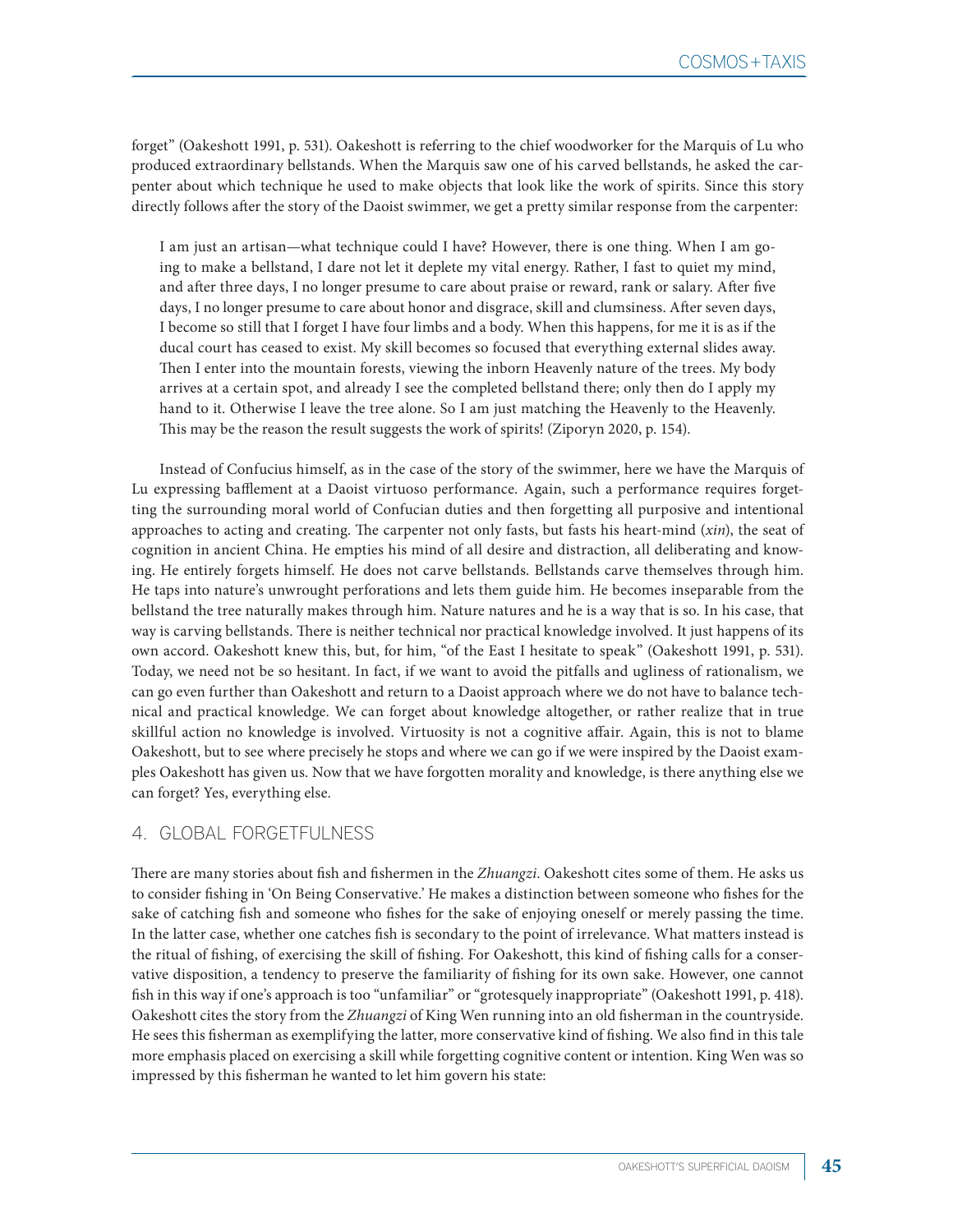When King Wen was out observing the sights at Zang, he happened to see an old man fishing without ever treating his fishing as fishing. Since it is only by fishing without grasping one's fishing that one can fish with real constancy, King Wen wished to raise this man up to office and put him in charge of the state, but because he feared this would cause unrest among his great ministers and his own father and elder brothers, he tried to put this wish out of his mind and forget about it (Ziporyn 2020, p. 170).

Some think this story is an allusion to Jiang Taigong, also known as Jiang Ziya or Lu Shang, the adopted teacher of King Wen of Zhou. It goes that King Wen found this old man fishing in the wilderness with straight nails at the end of his line instead of hooks (Ziporyn 2020, p. 172). The question for us is, is Oakeshott right in viewing this fisherman as embodying a conservative disposition, as someone who performs a skill entirely for the enjoyment and familiarity of it without concern for its utility? It would appear so. But one may wonder if Oakeshott might have found the added detail that the fisherman fished with straight nails and not hooks to be perhaps 'grotesquely inappropriate' and pushing the activity of fishing into something unfamiliar, thus not being very conservative after all. What exactly is this fisherman conserving anyway? If indeed the conservative views activities in ritualistic terms, we may wonder if this fisherman is fishing ritualistically. How attached to familiar fishing is this fisherman, really? From his own perspective, is he even fishing? We might want to say he is not fishing just as much as the Daoist swimmer or carpenter are not swimming or carving.

One could claim this fisherman is similar to many other characters in the *Zhuangzi* who possess Daoist wisdom and who are apparently performing normal, human rituals and activities, but who have internally completely detached themselves from their external activities, from how they appear, to use the title of chaper four, 'in the human world.' Internally, the Daoist sage wanders the infinite Dao and its endless transformations, all the while pretending to participate in human rituals and activities. This fisherman has forgotten all finitude, but he keeps that to himself. Among humans, he does what humans do, and with some facility. So he fishes, and perhaps he even fishes well. He has been burdened with human form, so he might as well fish like humans do, or at least appear to. Again, Oakeshott is half right in his use of the example of the fisherman. The Daoist fisherman fishes with nothing but joy, with no intention of catching any fish. He at least appears to have a conservative disposition. But Oakeshott is half wrong insofar as he fails to note the source of the fisherman's joy. It is not through a conservative disposition, a tendency to faithfully preserve the reality of the ritual, the familiarity of the activity, that the fisherman experiences joy. Oakeshott did not see through the fisherman's pretense of fishing. He did not join the fisherman on the Dao's wandering road of constant drift and doubt. Internally, the fisherman is completely absorbed into the Dao's ceaseless transformations. He is utterly detached from the activities and rituals he must externally perform while he appears human. Oakeshott did not note that the Daoist participation in human activities and rituals like fishing is done in order to hide the world inside the world and thus forget it entirely.

As just one more example of this Daoist 'genuine pretending,' as Moeller and Paul D'Ambrosio call it (2017), there is the story of Mengsun the Prodigy from the *Zhuangzi*. When Mr. Mengsun's mother died, he gained a reputation throughout Lu as an exemplary mourner, having performed all the mourning rituals and displayed the requisite appropriate emotions with great skill. The only thing was that he felt no real sorrow and was not actually sad in his heart. He had fully affirmed that death was just another fated transformation, nothing worth lamenting. He "wailed but shed no tears" (Ziporyn 2020, p. 61). One of Confucius' disciples, Yan Hui, was baffled by this and asked Confucius to explain it to him. Confucius said,

This Mr. Mengsun has gotten to the end of the matter, beyond mere knowing. For when you try to distinguish what is what but find it is impossible to do so, that is itself a way of deciding the matter. This Mr. Mengsun understands nothing about why he lives or why he dies. His non-knowing applies equally to what went before and what is yet to come. Having already transformed into some particular being, he takes it as no more than a waiting for the next unknown transformation, noth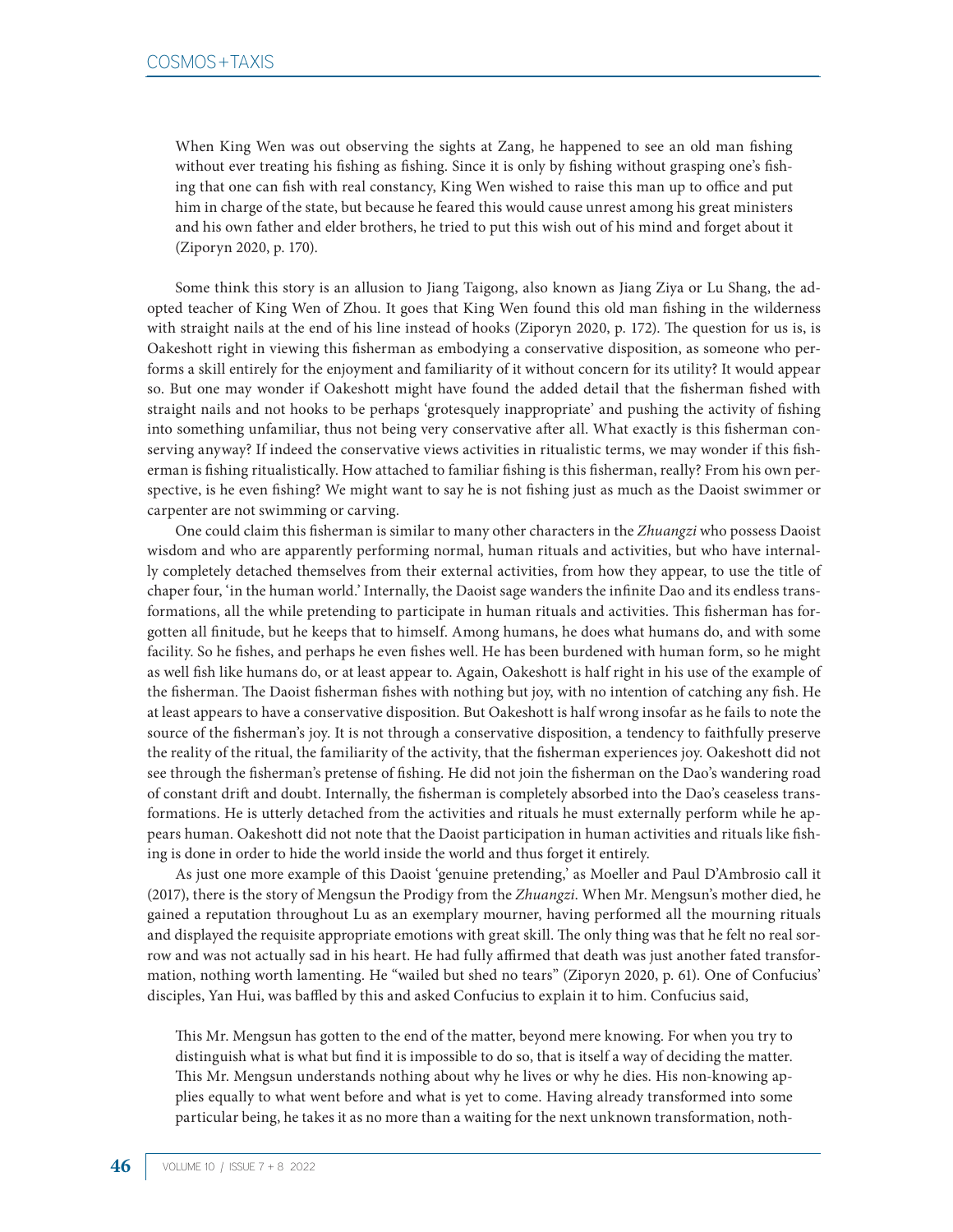ing more. …Others cry, so he cries too. And that is of course the only reason he does so (Ziporyn 2020, p. 61).

Confucius later describes Mr. Mengsun's pretense, his performative detachment from his social role as a mourner, in terms of his "resting securely in the displacement, constantly dropping away with each transformation as it goes." In this way, Mr. Mengsun, and all other similar Daoist sages, like our old fisherman above, "enter into the oneness of the clear sky, empty Heaven [tian: nature]" (Ziporyn 2020, p. 61). So, there is something a bit odd going on when these Daoist exemplars seemingly exhibit normal human skills, and perfect normal human roles, and rituals. Daoists neither know anything about nor feel anything precisely for their external performances. It is all make-believe to them. They are conserving nothing because there is nothing to conserve. They, instead, identify with the endless transformation and ceaseless non-identity of all practices and all things. That is the oneness they experience and become. And yet they do not show that externally. Instead, they do what is expected of them. They just sit and fish or mourn. They live by the *Zhuangzi*'s counsel: "Don't let the external compromise get inside you and don't let your inner harmony show itself externally" (Ziporyn 2020, p. 40). From an Oakeshottian perspective, this will likely appear as absolutely remarkable. It takes everything to a far higher level than anything Oakeshott was up to in his essays.

The Daoist fisherman forgets fishing, forgets himself, and thus forgets everything else. This, it could be argued, is the final goal of Daoism: global forgetfulness. Following Confucius' explanation of Mr. Mengsun to Yan Hui, a few stories later we find Yan on his own journey towards Daoist sagacity, to global forgetfulness. Yan tells Confucius he is making real progress because, in his words, "I just sit and forget" (Ziporyn 2020, p. 63). Confucius wonders what he means and Yan says, after having first forgotten "humankindness and responsible conduct [morality]" and then "ritual and music [all that requires knowledge and intentionality]," he just sits and forgets. Yan says "it's a dropping away of my limbs and torso, a chasing off of my sensory acuity, dispersing my physical form and ousting my understanding until I am the same as the Transforming Openness." Confucius responds amazed that Yan must be free of any preferences or constancy and that he is such a worthy man he wants to be accepted as his disciple (Ziporyn 2020, p. 62). So now we have our third stage of forgetfulness, global forgetfulness. The Daoist forgets morality, purpose, and everything else. Therefore, he becomes the Dao by simply drifting and wandering around as the infinite transformations of the Dao.

Oakeshott cites probably the best image of Daoist global forgetfulness, of its negative perfectionism: the forgetful fish. The last sentence of Oakeshott's introduction to Hobbes's *Leviathan* is a quote from another section from the same chapter of the *Zhuangzi* we have just been citing, chapter six, 'The Great Source as Teacher'. The lines concern the superior nature of fish thriving in the depths of their element, completely forgetting each other when compared to the struggles fish face when dealing with droughts:

When the springs dry up, the fish have to cluster together on the shore, blowing on each other to keep damp and spitting on each other to stay wet. But that is no match for forgetting all about one another in the rivers and lakes (Ziporyn 2020, p. 56).

The inference is clear from the context of his introduction to *Leviathan* that Oakeshott means this image to serve as a metaphor for the benefits provided by the Hobbesian state. Just as fish can forget each other in the rivers and lakes, so can Hobbsian citizens forget each other in the midst of having followed the natural law and given up some natural right for the sake of obtaining the peace and security provided by a sovereign state. Hobbesian civil association allows citizens to forget each other enough to not have to force one another into collective enterprises, which always involve a loss of individual freedom. Hobbesian citizens do not have to blow and spit on each other in order to thrive. Instead, they mostly forget about each other as they endeavor to enjoy their individual pursuits.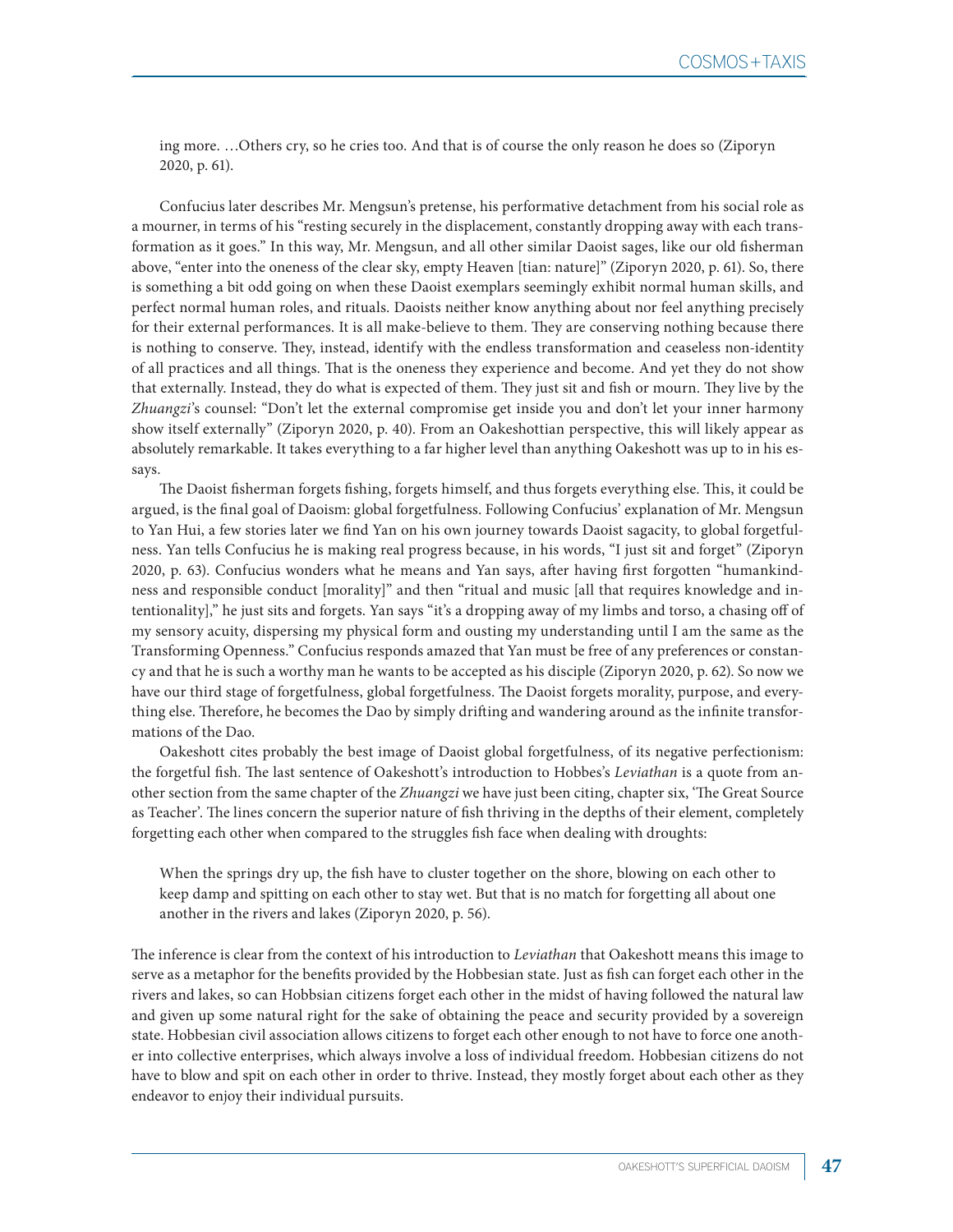And yet, again, Oakeshott seems to have missed the ultimate point of the story of the forgetful fish. The very next line after the one about the fish forgetting each other in the rivers and lakes is about how it is preferable to forget all about sovereign rulers instead of either praising or condemning them: "Rather than praising Yao and condemning Jie, we'd be better off forgetting them both, letting their courses melt away in their transformation" (Ziporyn 2020, p. 56). Yao was the first of the paradigmatic sage-kings that Confucius regarded as an exemplar of moral rule. Jie, the last emperor of the Xia dynasty, was a legendary symbol of tyranny and cruelty. For the Daoist, then, it is better neither to praise good governing and political order nor condemn bad governing and political chaos, but forget both entirely. That is how humans can live like the forgetful fish: by forgetting rule altogether. This establishes perhaps the greatest difference between Daoism and Oakeshott: the Daoists were in many senses proto-anarchists and Oakeshott was nothing of the sort. For the *Laozi* and the chapters of the *Zhuangzi* that are usually grouped under 'primitivist' or 'anarchist' headings, the imposition of any sort of direct or explicit political rule, the type of sovereign authority that was the cornerstone of the Hobbesian vision, was another sign of loss and pathology, a straying off the Course. Order emerges spontaneously and naturally for Daoism through the collective forgetting, indifference, and submergence back into our basic animality that true wisdom entails. We are like the forgetful fish, but the Dao itself is our primary element, as we cease trying to intentionally impose order upon each other or the world:

Fish create fish in water, and humans create humans in the Course. Those who create and are created in the water just dart past each other through the ponds and their nourishment is provided. Those who create and are created in the Course simply do nothing for one another, do nothing for any particular goal, and the life in them becomes stable. Thus it is said, the fish forget one another in the rivers and lakes, and humans forget one another in the arts of the Course (Ziporyn 2020, p. 60).

It may be hard to imagine a less Oakeshottian approach to the world. If the virtue of rule, for Oakeshott, is not that it is just, but that it is settled, then the Daoist forgetting of all rule and all humanity for the sake of an identification with the unsettled, endlessly transforming, and anarchic essence of nature and the Dao would be something he would likely always have to reject. This is informative for us today, however. It is helpful to know that one of Oakeshott's inspirations, classical Daoism, did indeed share many of his general tendencies, but that his affinity for Daoism was a touch superficial and, upon closer inspection, betrayed a certain unawareness of the irreconcilability between their ideals. Where Oakeshott wants to conserve certain kinds of intuitive morality and skilled activity for their own sake, mostly for reasons of aesthetics and preference for order and tradition, the Daoists, on the other hand, especially the Daoism of the *Zhuangzi*, aims for nothing less than a forgetting all that is moral, intentional, and merely human or finite for the sake of affirming the Dao's endlessly transforming openness. Maybe one last aquatic image would be illustrative. Oakeshott viewed governing, and it appears living in general, as the attempt to balance the inherent tension between a more faithful or perfectionist and a more skeptical approach, to keep an even keel on the ship of state and the vessel of one's own life. Daoism, on the other hand, just like Pyrrhonism, goes so far in the direction of skepticism it ends up as a negative perfectionism, a faith in global forgetfulness. With Daoism, it is not even so much that the ship sinks from the pressure of indulged in and championed extremities, but rather that one is no longer constrained by any type of vessel that is in need of balance. While Oakeshott sails the sea indefinitely, tacking into the wind, avoiding storms, always correcting for greater stability, the Daoist simply becomes the sea itself and forgets all about it. Whether as swimmer, fish, or governor, the Daoist is in his element. Oakeshott never went so deep.